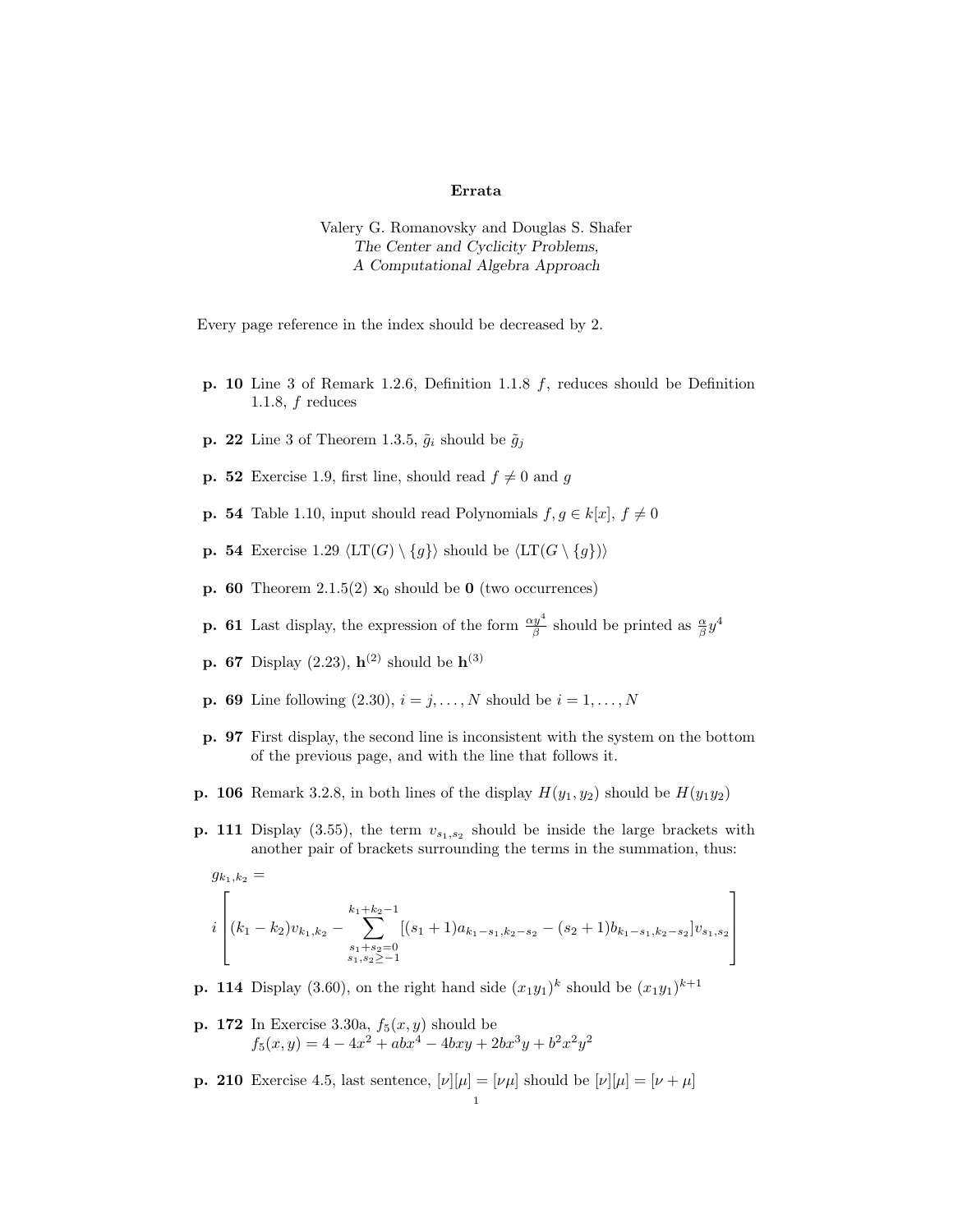- **p. 228** Second display, the  $\dot{x}'$  equation is missing a minus sign
- p. 245 Last line before the Exercises, [102, 150] should be [102, 151]
- **p. 250** Line 16,  $\alpha$  and  $\beta$  should each be  $\lambda$
- **p. 251** Fifth line after Definition 6.1.1 (referring to case (i)), at most m should be at most  $m + 1$
- **p. 252** First line following display (6.4),  $j_u \in \mathbb{N}$  should be  $j_u \in \mathbb{N}_0$
- **p. 252** Line 9 of the proof of Proposition 6.1.2,  $Z(z, \theta_0) = f_u(\theta_0)z^{j_u} + z^{j_u+1}g(z, \theta_0)$ should be  $Z(z, \theta_0) = f_u(\theta_0) z^{j_u} (1 + \psi_u(z, \theta_0)) + z^{j_u+1} g(z, \theta_0)$
- p. 253 Corollary 6.1.3, less than or equal to  $m$  should be less than or equal to  $m+1$
- **p. 255** Line 7 of Lemma 6.1.6,  $\psi_{j_q}(0, 0) = 0$  should be  $\psi_{j_q}(0, 0^*) = 0$
- **p. 255** First line after display(6.7),  $\langle \mathbf{f}_1, \mathbf{f}_2, \dots \rangle$  should be  $\langle \mathbf{f}_0, \mathbf{f}_1, \mathbf{f}_2, \dots \rangle$
- **p. 256** Display (6.10), replace  $\sum_{j=0}^{j_m} \left( \sum_{q=1}^m h_{j,q}(\boldsymbol{\theta}) f_{j_q}(\boldsymbol{\theta}) \right) z^j$  with  $\sum_{j=0}^{j_m} f_j(\boldsymbol{\theta}) z^j$ (The original is correct, but is misleading.)
- p. 256 Last display, same change as just above: replace the left hand side with  $\sum_{j=0}^{j_m} f_j(\boldsymbol{\theta}) z^j$ (The original is correct, but is misleading.)
- **p. 256** Seventh line from the bottom,  $\tilde{\psi}(0,0) = 0$  should be  $\tilde{\psi}(0,\theta^*) = 0$
- **p. 263** Corollary 6.2.5: in the last four line of the corollary for every choice of  $(r, s)$ change  $\mathbf{g}_{rs}$  to  $\mathbf{g}_{rs}^{\mathbb{R}}$
- p. 265 Line 2 of Lemma 6.2.8, Lypaunov should be Lyapunov
- p. 264 The first line in Theorem 6.2.7 should begin A simple fine focus . . .
- p. 267 Line 3 of Theorem 6.2.9, m polynomials should be m elements
- **p. 267** Eighth line from the bottom,  $\langle \eta_3, \eta_5, \eta_5, \ldots \rangle$  should be  $\langle \eta_3, \eta_5, \eta_7, \ldots \rangle$
- p. 267 Sixth and seventh lines from the bottom, By hypothesis (b) should be By hypothesis (c), which implies that  $g_{kk} \in \langle g_{k_1,k_1}, \ldots, g_{k_{q-1},k_{q-1}} \rangle$ ,
- **p.** 267 Fifth and sixth lines from the bottom,  $k_1 < k < k_q$ ,  $\mathbf{g}_{kk}^{\mathbb{R}} \in \langle \mathbf{g}_{11}, \ldots, \mathbf{g}_{k_{q-1},k_{q-1}} \rangle$ should be  $k_{q-1} < k < k_q$ ,  $\mathbf{g}_{kk}^{\mathbb{R}} \in \langle \mathbf{g}_{k_1,k_1}^{\mathbb{R}}, \dots, \mathbf{g}_{k_{q-1},k_{q-1}}^{\mathbb{R}} \rangle$